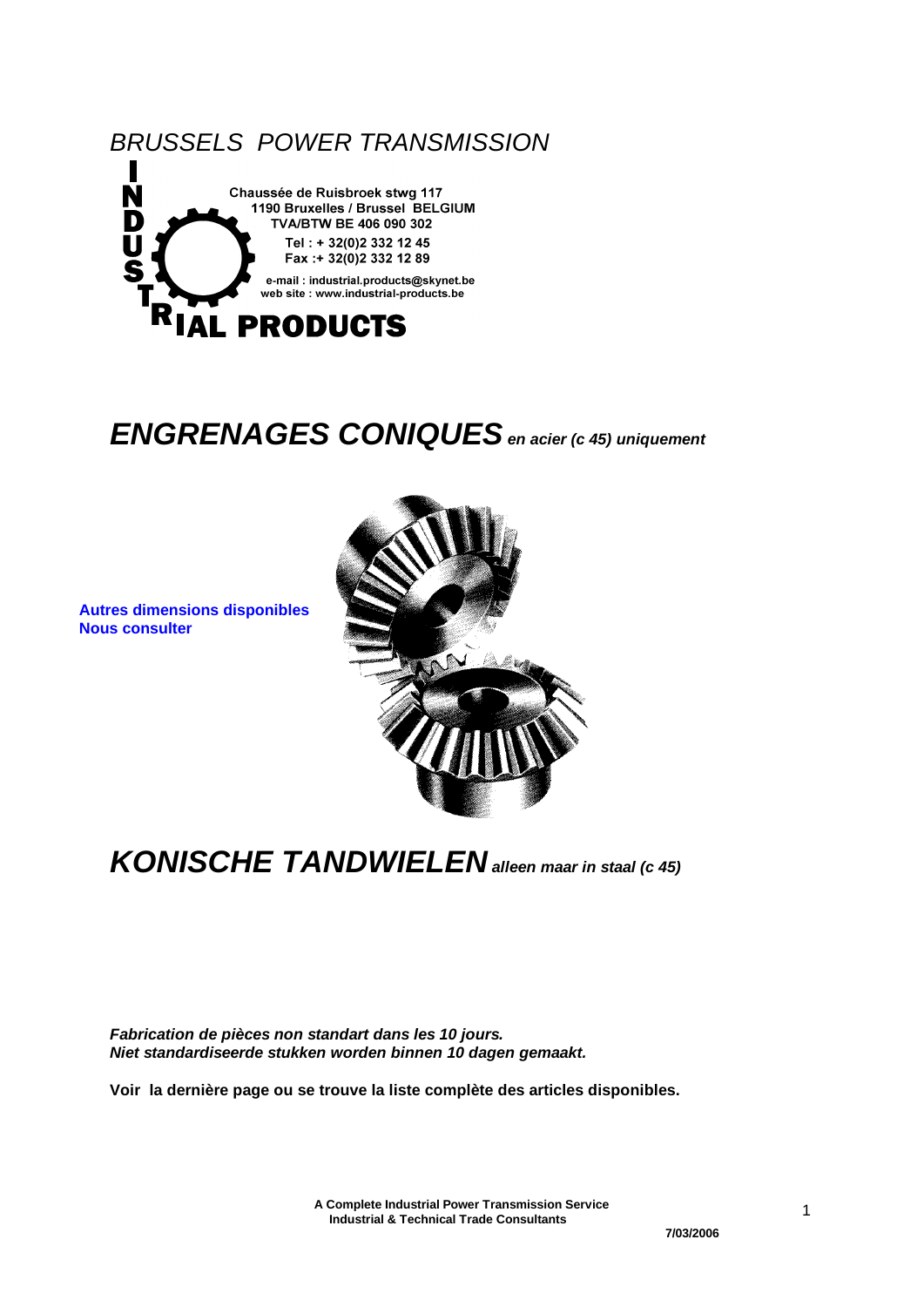### **Engrenages coniques Konische tandwielen**

Angle de pression: 20° Drukhoek: 20° **Rapport 1:1 Verhouding 1:1**



**Autres dimensions disponibles Nous consulter** 



| <b>MODUL</b>            | dents<br>tanden            | De                                   | Dp                           | Α                                    | F                                       | Dn                                   | $D_1$                      | L        | dm                         | Da                                             | Lm                                      |
|-------------------------|----------------------------|--------------------------------------|------------------------------|--------------------------------------|-----------------------------------------|--------------------------------------|----------------------------|----------|----------------------------|------------------------------------------------|-----------------------------------------|
| 1                       | 16<br>19<br>22<br>26<br>30 | 17,4<br>20,4<br>23,4<br>27,4<br>31,4 | 16<br>19<br>22<br>26<br>30   | 11,2<br>11,8<br>12,8<br>13,3<br>16,0 | 4<br>4<br>4,7<br>5,5<br>6,4             | 13,3<br>15,3<br>16.3<br>20,3<br>20,3 | 4<br>4<br>5<br>5<br>5      |          | 16<br>18<br>20<br>22<br>26 | $\overline{7}$<br>11,5<br>11,5<br>14,5<br>17,5 | $6,5$<br>$6,5$<br>5,5<br>7<br>8         |
| 1,5                     | 16<br>19<br>22<br>26<br>30 | 26,1<br>30,6<br>35,1<br>41,1<br>47.1 | 24<br>28,5<br>33<br>39<br>45 | 18,9<br>21,3<br>22,5<br>23.2<br>27,2 | 6<br>$\overline{7}$<br>7,5<br>8,5<br>10 | 20,3<br>20,3<br>25,3<br>28,3<br>30,3 | 8<br>8<br>8<br>8<br>12     |          | 26<br>30<br>33<br>36<br>42 | 12<br>14,5<br>17<br>22<br>26                   | 12<br>12<br>12<br>12<br>12 <sup>2</sup> |
| $\overline{\mathbf{2}}$ | 16<br>19<br>22<br>26<br>30 | 34,8<br>40,8<br>46,8<br>54,8<br>62,8 | 32<br>38<br>44<br>52<br>60   | 23,5<br>24,2<br>27,9<br>31,4<br>34,1 | 8<br>9<br>10<br>12<br>13                | 25,3<br>25,3<br>30,3<br>35,3<br>40.3 | 8<br>8<br>10<br>12<br>12   | en en la | 33<br>36<br>42<br>48<br>54 | 15,5<br>19,5<br>23,5<br>29<br>36               | 14<br>12<br>14<br>14<br>17              |
| 2,5                     | 16<br>19<br>22<br>26<br>30 | 43,5<br>51,0<br>58,5<br>68,5<br>78,5 | 40<br>47,5<br>55<br>65<br>75 | 28,1<br>27,1<br>30,1<br>33,2<br>39,0 | 10<br>11<br>12<br>15<br>16              | 30,3<br>35,3<br>45,3<br>45,3<br>50,3 | 12<br>12<br>12<br>15<br>15 |          | 40<br>42<br>48<br>54<br>64 | 20<br>25<br>31,5<br>36,5<br>45,5               | 15<br>13<br>16<br>16<br>20              |
| 3                       | 16<br>19<br>22<br>26<br>30 | 52,2<br>61,2<br>70,2<br>82,2<br>94,2 | 48<br>57<br>66<br>78<br>90   | 31,7<br>36,0<br>36,9<br>38,4<br>43,8 | 12<br>13<br>15<br>17<br>19              | 40,3<br>40,3<br>50,3<br>50,3<br>60.3 | 12<br>14<br>15<br>15<br>20 |          | 46<br>54<br>58<br>64<br>74 | 23<br>30<br>36,5<br>45,5<br>55                 | 18<br>17<br>17<br>18<br>22              |

| <b>MODUL</b> | dents<br>tanden            | De                                       | Dp                             | A                                    | F                            | Dn                                   | $D_1$                      | L              | dm                           | Da                                 | Lm                         |
|--------------|----------------------------|------------------------------------------|--------------------------------|--------------------------------------|------------------------------|--------------------------------------|----------------------------|----------------|------------------------------|------------------------------------|----------------------------|
| 3,5          | 16<br>19<br>22<br>26<br>30 | 60,9<br>71,4<br>81.9<br>95,9<br>110,0    | 56<br>66,5<br>77<br>91<br>105  | 36,4<br>36,9<br>39.1<br>42,2<br>47,3 | 14<br>15<br>17<br>20<br>23   | 45.3<br>50,3<br>55,3<br>60.3<br>70.3 | 15<br>15<br>15<br>20<br>20 | 43             | 53<br>58<br>64<br>72<br>82   | 27,5<br>35,3<br>43,5<br>52,3<br>67 | 20<br>18<br>18<br>20<br>22 |
| 4            | 16<br>19<br>22<br>26<br>30 | 69.7<br>81,7<br>93,7<br>109.7<br>125.7   | 64<br>76<br>88<br>104<br>120   | 44,3<br>44,4<br>45,9<br>48,0<br>54,2 | 15<br>18<br>20<br>23<br>26   | 50.3<br>55,3<br>60,3<br>70.3<br>80,3 | 15<br>18<br>18<br>20<br>25 | 43<br>49       | 64<br>68<br>74<br>82<br>94   | 32<br>40<br>49<br>65<br>76         | 25<br>22<br>22<br>22<br>25 |
| 4,5          | 16<br>19<br>22<br>26<br>30 | 78,4<br>91.8<br>105,3<br>123,3<br>141,4  | 72<br>85,5<br>99<br>117<br>135 | 46,3<br>47.3<br>50,1<br>53,2<br>60,0 | 17,5<br>20<br>22<br>25<br>29 | 55,3<br>60,3<br>70.3<br>75.3<br>80,3 | 18<br>20<br>20<br>20<br>25 | 45<br>54       | 68<br>74<br>82<br>92<br>105  | 35.5<br>44,6<br>56<br>68,1<br>85   | 25<br>25<br>25<br>25<br>28 |
| 5            | 16<br>19<br>22<br>26<br>30 | 87,1<br>102.1<br>117,1<br>137.1<br>157,1 | 80<br>95<br>110<br>130<br>150  | 48,9<br>52,2<br>58,2<br>62,7<br>68,9 | 18<br>22<br>24<br>29<br>32   | 60.3<br>60.3<br>80,3<br>80,3<br>80.3 | 20<br>20<br>20<br>20<br>30 | 52<br>57<br>63 | 74<br>82<br>94<br>105<br>119 | 42<br>50<br>68<br>82<br>97         | 25<br>25<br>30<br>30<br>35 |

**A Complete Industrial Power Transmission Service Industrial & Technical Trade Consultants**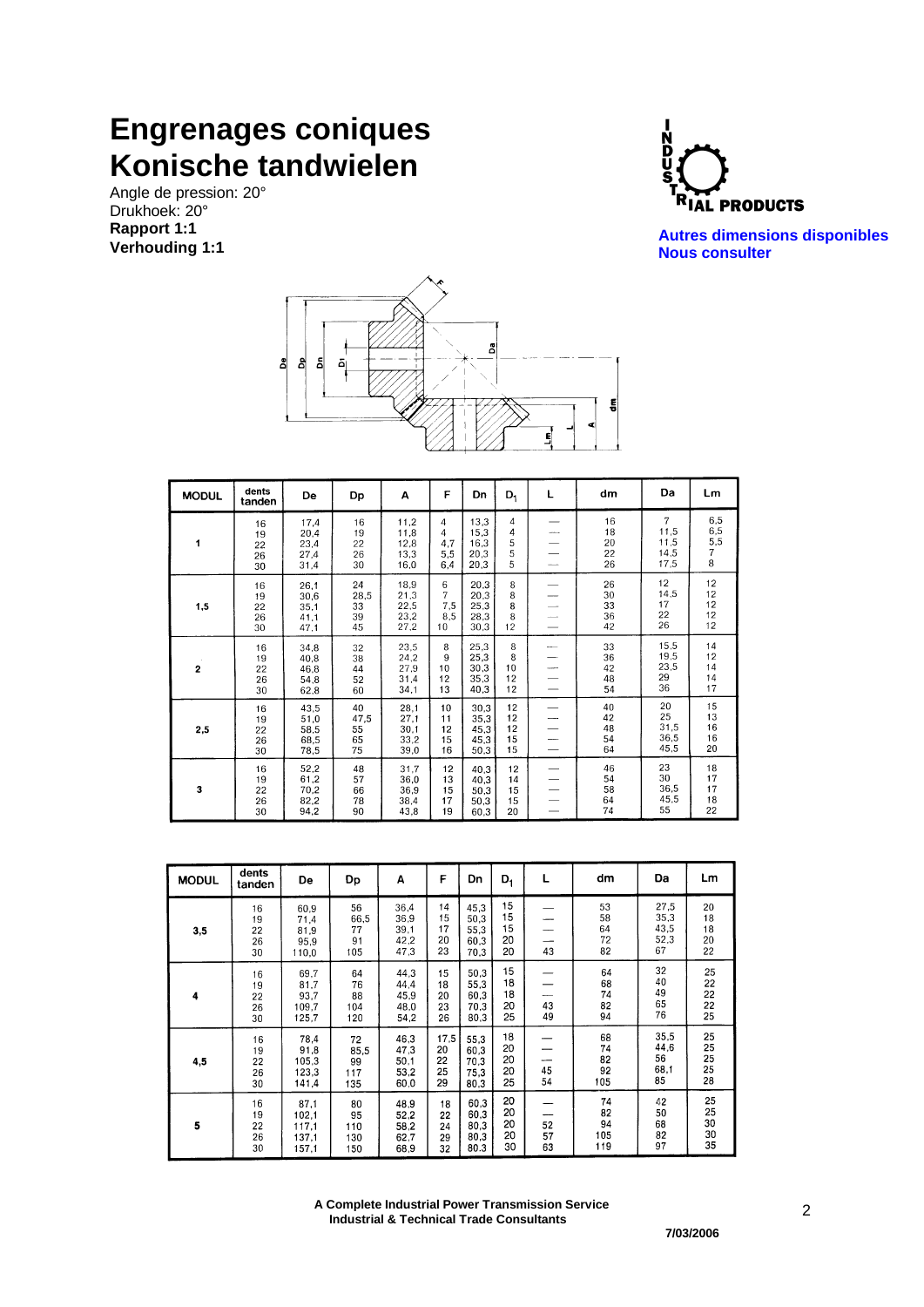### **Engrenages coniques Konische tandwielen**

Angle de pression: 20° Drukhoek: 20° **Rapport 1:2 Verhouding 1:2**



**Autres dimensions disponibles Nous consulter** 



| <b>MODUL</b> | dents<br>tanden | De            | Dp          | Α            | F    | Dn           | $D_1$    | dm        | Da                                   | L          | Lm         |
|--------------|-----------------|---------------|-------------|--------------|------|--------------|----------|-----------|--------------------------------------|------------|------------|
| $\mathbf{I}$ | 15<br>30        | 17,4<br>30,6  | 15<br>30    | 11,9<br>15,1 | 5    | 13,3<br>20.3 | 4<br>5   | 22<br>20  | 8                                    | 14         | 6,5<br>9   |
| 1,5          | 15<br>30        | 26,1<br>45,9  | 22,5<br>45  | 21,1<br>25,2 | 9    | 20,3<br>32.3 | 8<br>8   | 35<br>32  | 11,5                                 | 23         | 11,9<br>16 |
| $\mathbf{2}$ | 15<br>30        | 34,8<br>61,2  | 30<br>60    | 26<br>29,8   | 11,5 | 25,3<br>40.3 | 8<br>12  | 45<br>39  | 16                                   | 27         | 14,1<br>18 |
| 2,5          | 15<br>30        | 43,5<br>76,5  | 37,5<br>75  | 31,8<br>33,7 | 15   | 32,3<br>45,3 | 12<br>15 | 55<br>45  | 20<br>$\qquad \qquad \longleftarrow$ | ----<br>30 | 16,2<br>20 |
| 3            | 15<br>30        | 52,2<br>91,8  | 45<br>90    | 37,3<br>42,1 | 17   | 40,3<br>55.3 | 12<br>15 | 66<br>56  | 25<br>$\overline{\phantom{m}}$       | 38         | 19,9<br>25 |
| 3,5          | 15<br>30        | 60,9<br>107,1 | 52,5<br>105 | 46.1<br>45   | 20,5 | 45.3<br>60.3 | 15<br>20 | 79<br>61  | 28,5                                 | 40         | 24,7<br>25 |
| 4            | 15<br>30        | 69,6<br>122,3 | 60<br>120   | 48,6<br>57,3 | 22,5 | 50,3<br>80,3 | 20<br>20 | 87<br>76  | 34                                   | 52         | 24,6<br>35 |
| 4,5          | 15<br>30        | 78,3<br>137.6 | 67,5<br>135 | 51,4<br>60,3 | 26   | 60,3<br>80,3 | 20<br>25 | 94<br>81  | 37,5                                 | 53         | 24,7<br>35 |
| 5            | 15<br>30        | 87<br>152,9   | 75<br>150   | 57,6<br>62,5 | 30   | 60,3<br>80,3 | 20<br>25 | 104<br>85 | 40                                   | 56         | 25,3<br>35 |

**A Complete Industrial Power Transmission Service Industrial & Technical Trade Consultants**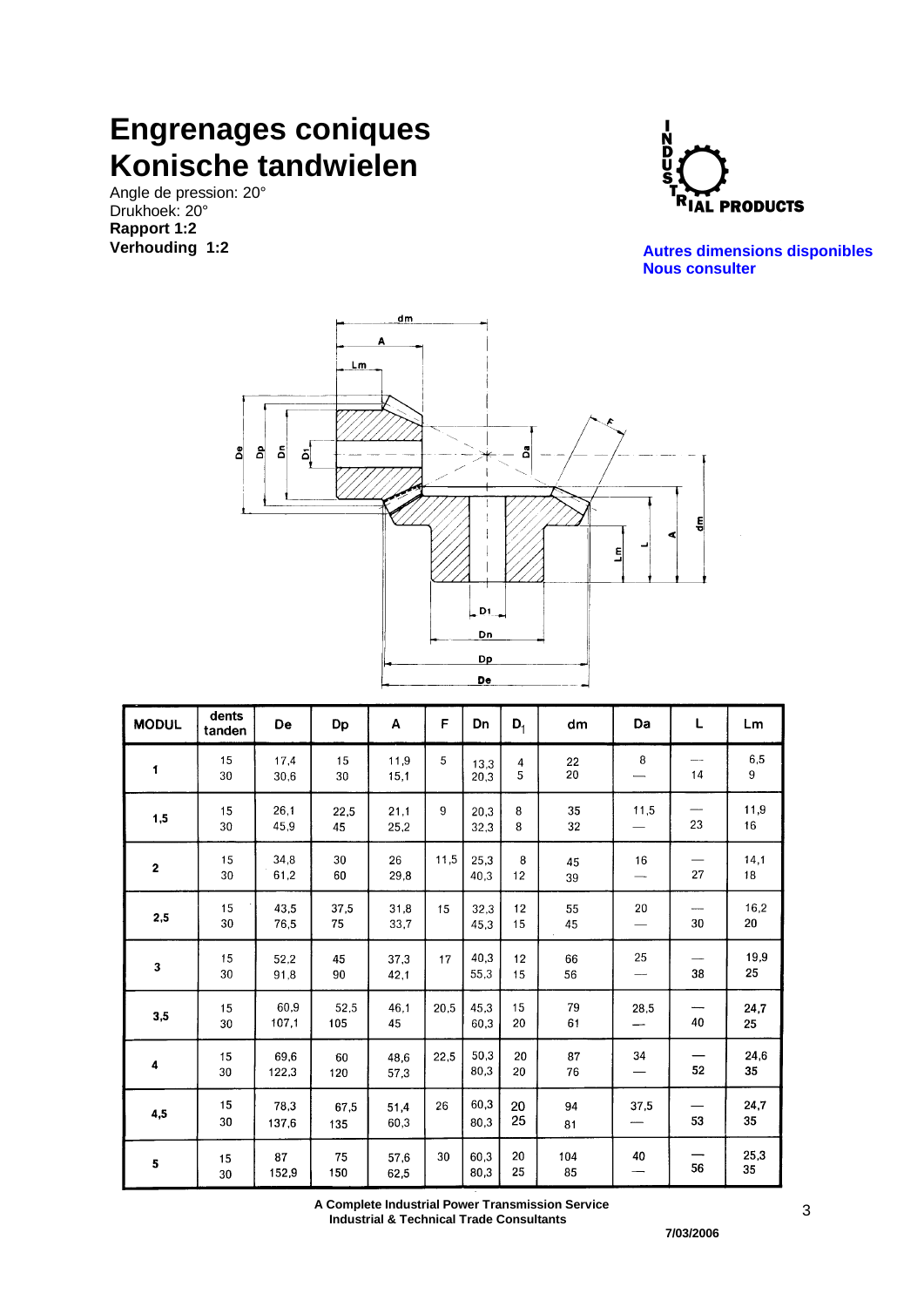# **Buy Now to Create PDF without Trial Watermark**

#### **Engrenages coniques Konische tandwielen**

Angle de pression: 20° Drukhoek: 20° **Rapport 1:3 Verhouding 1:3**



**Autres dimensions disponibles Nous consulter** 



| <b>MODUL</b> | dents<br>tanden | De            | Dp            | A            | F    | Dn           | $D_1$               | dm        | Da                    | L    | Lm         |
|--------------|-----------------|---------------|---------------|--------------|------|--------------|---------------------|-----------|-----------------------|------|------------|
| $\mathbf{1}$ | 15<br>45        | 17,7<br>45.3  | 15<br>45      | 16,6<br>17,1 | 7,1  | 13.3<br>25,3 | $\overline{4}$<br>8 | 32<br>22  | 8                     | 15   | 9,2<br>10  |
| 1,5          | 15<br>45        | 26,5<br>68,1  | 22.5<br>67,5  | 22,6<br>29,6 | 10,5 | 19,3<br>45,3 | 8<br>14             | 46<br>37  | 14<br>----            | 27   | 11,7<br>20 |
| $\mathbf 2$  | 15<br>45        | 35,4<br>90,8  | 30<br>90      | 28,9<br>32.1 | 14   | 25,3<br>45.3 | 8<br>15             | 60<br>42  | 18<br>---             | 29   | 14,2<br>20 |
| 2,5          | 15<br>45        | 44.2<br>113,4 | 37,5<br>112,5 | 34,6<br>39,7 | 18   | 32.3<br>60.3 | 12<br>20            | 73<br>52  | 22,5                  | 36   | 15,9<br>25 |
| 3            | 15<br>45        | 53<br>136.1   | 45<br>135     | 41,3<br>47,2 | 21   | 40,3<br>60,3 | 15<br>20            | 88<br>62  | 28,5                  | 42,5 | 19,7<br>30 |
| 3,5          | 15<br>45        | 61,9<br>158,8 | 52,5<br>157,5 | 49,6<br>54,4 | 23,5 | 45,3<br>80,3 | 15<br>20            | 105<br>72 | 33,5                  | 49   | 25<br>35   |
| 4            | 15<br>45        | 70.7<br>181,5 | 60<br>180     | 54,3<br>57   | 27,5 | 50,3<br>80,3 | 20<br>22            | 117<br>77 | 38                    | 51   | 25,4<br>35 |
| 4,5          | 15<br>45        | 79,5<br>204.2 | 67.5<br>202,5 | 55,2<br>63,9 | 28,5 | 55,3<br>90,3 | 20<br>25            | 128<br>87 | 44<br>$\qquad \qquad$ | 57   | 24,8<br>40 |
| 5            | 15<br>45        | 88,4<br>226,9 | 75<br>225     | 65,3<br>66,7 | 33   | 60,3<br>90,3 | 20<br>28            | 145<br>92 | 47                    | 59   | 30<br>40   |

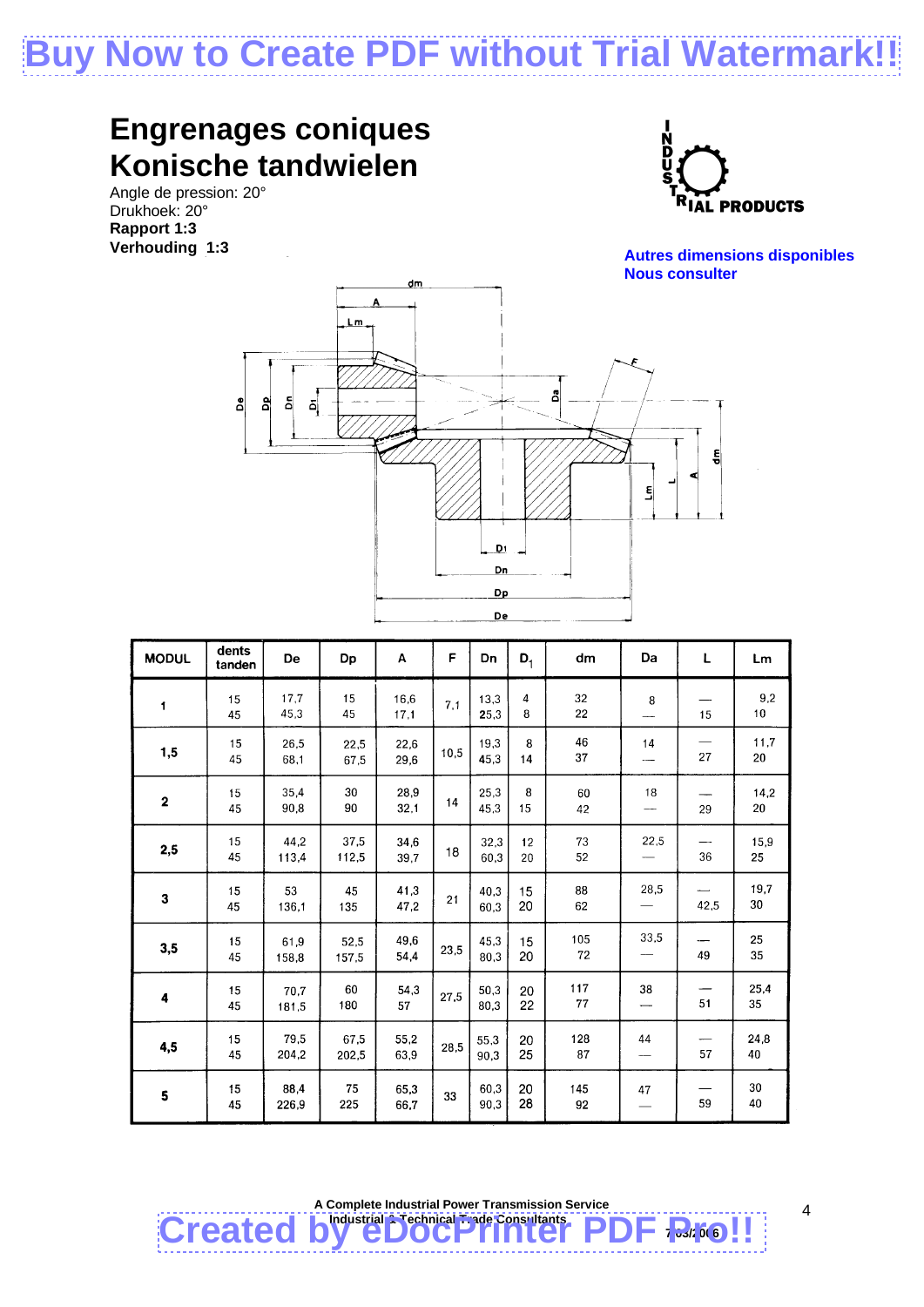## **Buy Now to Create PDF without Trial Watermark**

#### **Engrenages coniques Konische tandwielen**

Angle de pression: 20° Drukhoek: 20° **Rapport 1:4 Verhouding 1:4**







| <b>MODUL</b>   | dents<br>tanden | De            | Dp          | A            | F   | Dn            | $D_1$    | L          | dm     | Da | Lm                      |
|----------------|-----------------|---------------|-------------|--------------|-----|---------------|----------|------------|--------|----|-------------------------|
| $\blacksquare$ | 15<br>60        | 17,8<br>60,3  | 15<br>60    | 17,2<br>17,1 | 9,3 | 13.3<br>30,3  | 4<br>8   | 38<br>22   | 8      | 15 | 7,7<br>10 <sub>10</sub> |
| 1,5            | 15<br>60        | 26.7<br>90,4  | 22,5<br>90  | 23<br>34     | 11  | 20,3<br>50.3  | 8<br>15  | 57<br>42   | 15     | 31 | 11,7<br>25              |
| 2              | 15<br>60        | 35.6<br>120.6 | 30<br>120   | 31<br>37.6   | 16  | 25.3<br>60.3  | 8<br>16  | 75<br>48   | 20     | 34 | 14,4<br>25              |
| 2,5            | 15<br>60        | 44.5<br>150.7 | 37,5<br>150 | 38,1<br>44,8 | 19  | 32,3<br>60,3  | 14<br>20 | 94<br>58   | 25     | 40 | 18,4<br>30              |
| 3              | 15<br>60        | 53,3<br>180,8 | 45<br>180   | 48,1<br>53,2 | 23  | 40.3<br>80.3  | 15<br>20 | 115<br>69  | $30\,$ | 48 | 24,5<br>35              |
| 3,5            | 15<br>60        | 62,2<br>211   | 52,5<br>210 | 52,1<br>60,4 | 26  | 45,3<br>90,3  | 15<br>25 | 131<br>79  | 36     | 54 | 25,1<br>40              |
| 4              | 15<br>60        | 71.1<br>241,1 | 60<br>240   | 55.1<br>60,8 | 30  | 50.3<br>90.3  | 20<br>28 | 145<br>82  | 37,5   | 53 | 23,8<br>40              |
| 4,5            | 15<br>60        | 79,9<br>271,2 | 67,5<br>270 | 59,1<br>68,2 | 34  | 60,3<br>100.3 | 20<br>30 | 160<br>92  | 45,2   | 61 | 24,1<br>40              |
| 5              | 15<br>60        | 88,8<br>301.3 | 75<br>300   | 68,1<br>73.5 | 38  | 70,3<br>110,3 | 20<br>30 | 180<br>100 | 50,1   | 66 | 29,4<br>40              |



5